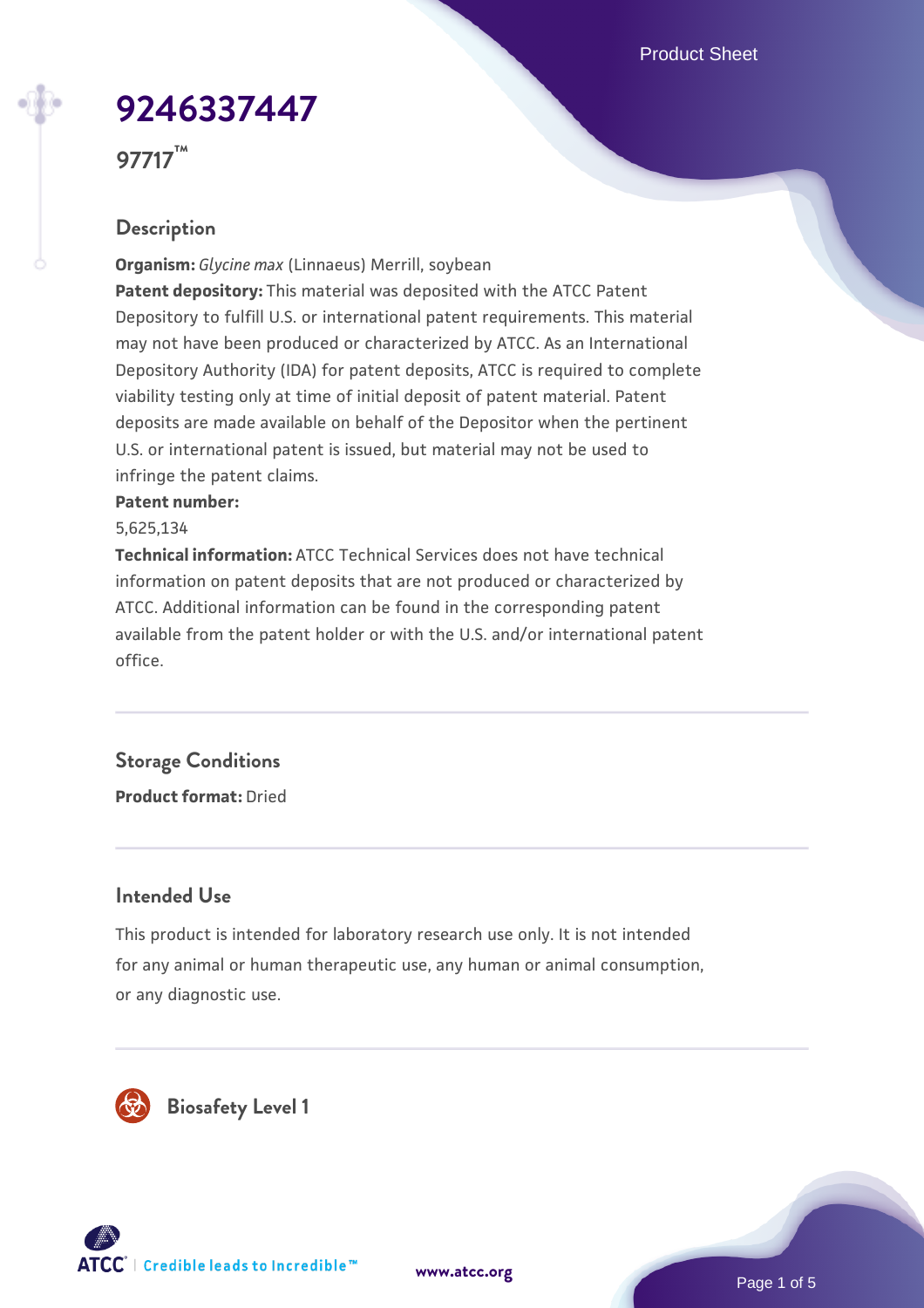ATCC determines the biosafety level of a material based on our risk assessment as guided by the current edition of *Biosafety in Microbiological and Biomedical Laboratories (BMBL)*, U.S. Department of Health and Human Services. It is your responsibility to understand the hazards associated with the material per your organization's policies and procedures as well as any other applicable regulations as enforced by your local or national agencies.

### **Certificate of Analysis**

For batch-specific test results, refer to the applicable certificate of analysis that can be found at www.atcc.org.

#### **Notes**

Soybean cultivar Maturity group: VI Adapted to clay and loam soils of Arkansas Contains the Roundup Ready(TM) gene tolerant of: glyphosate herbicide, Roundup (TM) resistant to: soybean cyst nematode (Heterodera glycines), Race 3 resistant to: stem canker

# **Material Citation**

If use of this material results in a scientific publication, please cite the material in the following manner: 9246337447 (ATCC 97717)

#### **References**



**[www.atcc.org](http://www.atcc.org)**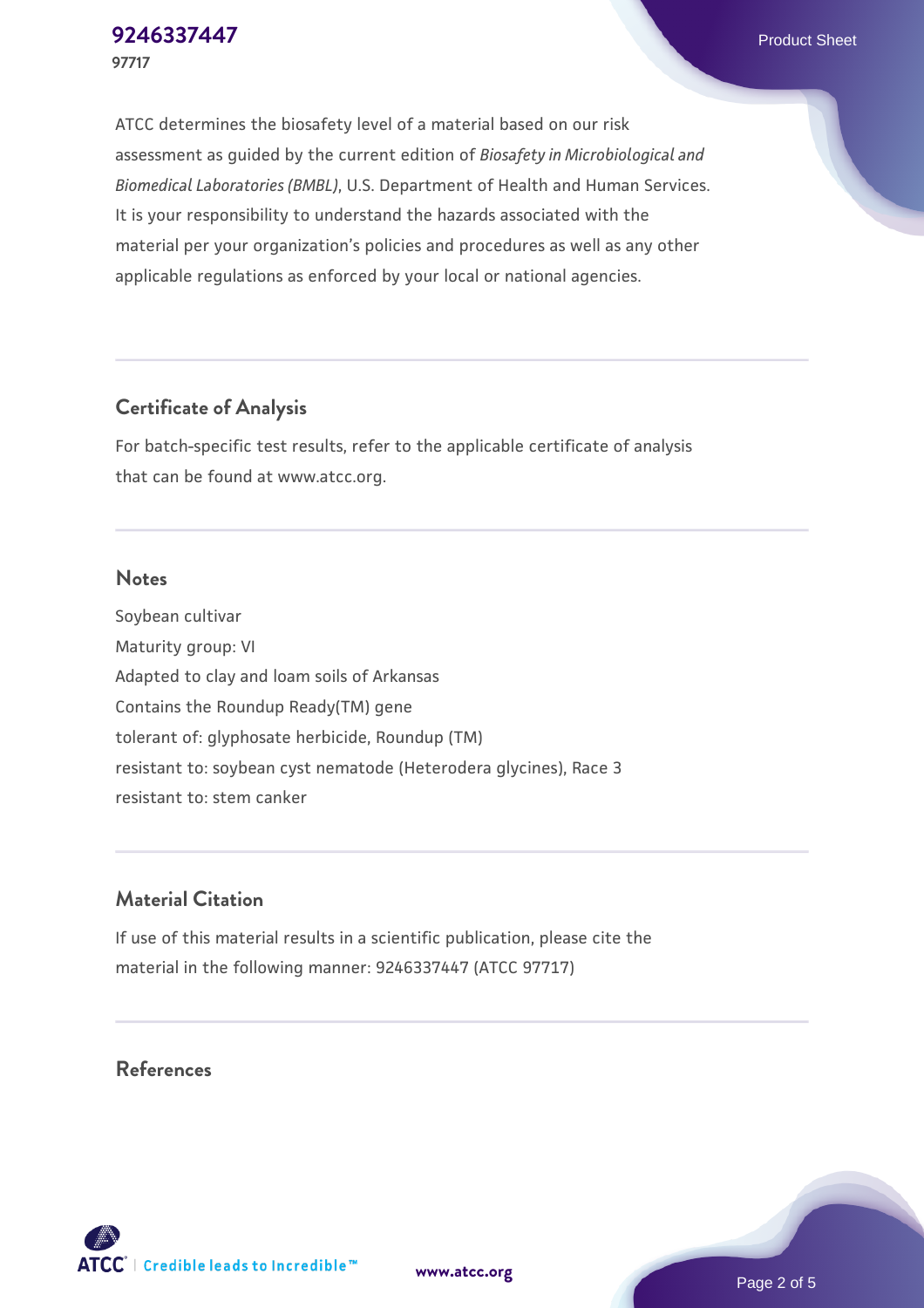#### **[9246337447](https://www.atcc.org/products/97717)** Product Sheet **97717**

References and other information relating to this material are available at www.atcc.org.

#### **Warranty**

The product is provided 'AS IS' and the viability of ATCC® products is warranted for 30 days from the date of shipment, provided that the customer has stored and handled the product according to the information included on the product information sheet, website, and Certificate of Analysis. For living cultures, ATCC lists the media formulation and reagents that have been found to be effective for the product. While other unspecified media and reagents may also produce satisfactory results, a change in the ATCC and/or depositor-recommended protocols may affect the recovery, growth, and/or function of the product. If an alternative medium formulation or reagent is used, the ATCC warranty for viability is no longer valid. Except as expressly set forth herein, no other warranties of any kind are provided, express or implied, including, but not limited to, any implied warranties of merchantability, fitness for a particular purpose, manufacture according to cGMP standards, typicality, safety, accuracy, and/or noninfringement.

#### **Disclaimers**

This product is intended for laboratory research use only. It is not intended for any animal or human therapeutic use, any human or animal consumption, or any diagnostic use. Any proposed commercial use is prohibited without a license from ATCC.

While ATCC uses reasonable efforts to include accurate and up-to-date information on this product sheet, ATCC makes no warranties or representations as to its accuracy. Citations from scientific literature and patents are provided for informational purposes only. ATCC does not warrant



**[www.atcc.org](http://www.atcc.org)**

Page 3 of 5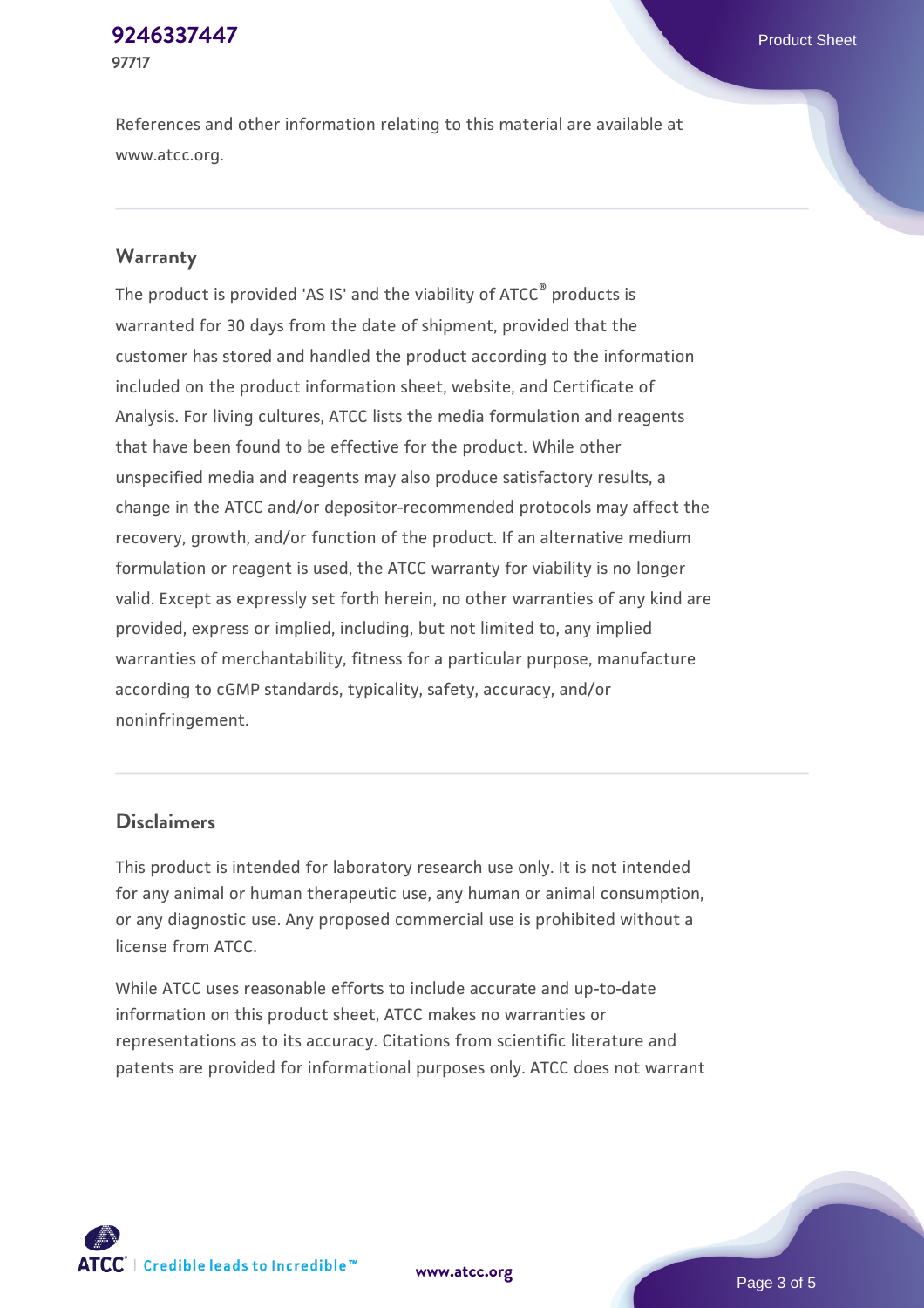that such information has been confirmed to be accurate or complete and the customer bears the sole responsibility of confirming the accuracy and completeness of any such information.

This product is sent on the condition that the customer is responsible for and assumes all risk and responsibility in connection with the receipt, handling, storage, disposal, and use of the ATCC product including without limitation taking all appropriate safety and handling precautions to minimize health or environmental risk. As a condition of receiving the material, the customer agrees that any activity undertaken with the ATCC product and any progeny or modifications will be conducted in compliance with all applicable laws, regulations, and guidelines. This product is provided 'AS IS' with no representations or warranties whatsoever except as expressly set forth herein and in no event shall ATCC, its parents, subsidiaries, directors, officers, agents, employees, assigns, successors, and affiliates be liable for indirect, special, incidental, or consequential damages of any kind in connection with or arising out of the customer's use of the product. While reasonable effort is made to ensure authenticity and reliability of materials on deposit, ATCC is not liable for damages arising from the misidentification or misrepresentation of such materials.

Please see the material transfer agreement (MTA) for further details regarding the use of this product. The MTA is available at www.atcc.org.

This material is cited in a US and/or international patent and may not be used to infringe the claims. Depending on the wishes of the Depositor, ATCC may be required to inform the Depositor of the party to which the material was furnished.

#### **Copyright and Trademark Information**

© ATCC 2021. All rights reserved. ATCC is a registered trademark of the American Type Culture Collection.

**Revision**